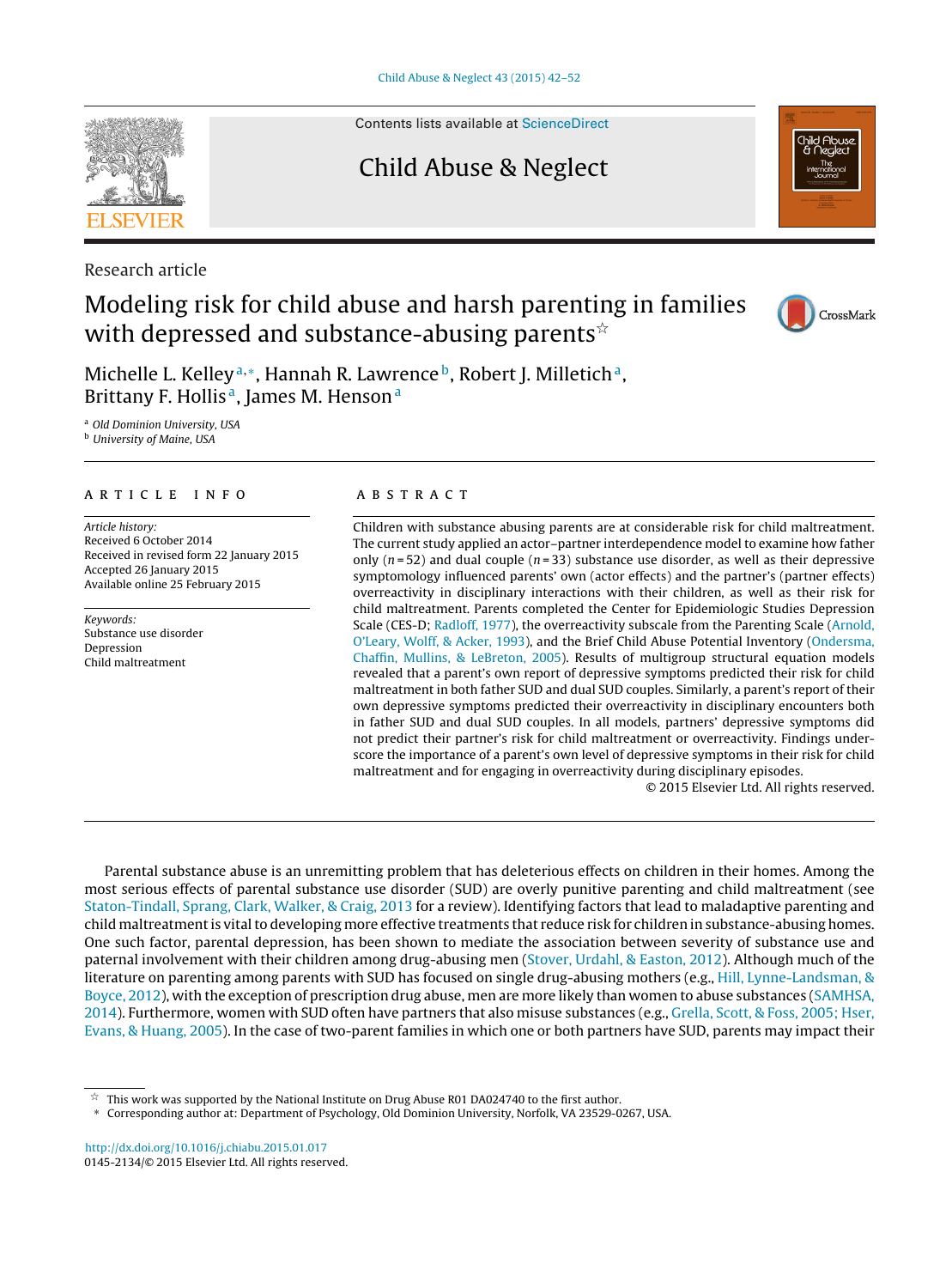own, as well as their partners' parenting and risk for child maltreatment. For these reasons, we examined father only SUD versus dual parent SUD and depressive symptoms, two crucial determinants that have rarely been examined together, as related to each parents' reports of parental overreactivity and risk for child maltreatment.

#### Parenting Behavior and Risk for Child Maltreatment among Parents with SUD

Mothers with SUD exhibit less warmth and sensitivity and use harsher discipline with their children than mothers without SUD (see [Gruber](#page--1-0) [&](#page--1-0) [Taylor,](#page--1-0) [2006](#page--1-0) for a review; [Hien](#page--1-0) [&](#page--1-0) [Honeyman,](#page--1-0) [2000;](#page--1-0) [Pears,](#page--1-0) [Capaldi,](#page--1-0) [&](#page--1-0) [Owen,](#page--1-0) [2007\).](#page--1-0) Children of opioid-using, alcohol-using, or dual substance-using mothers, for example, endorsed high levels of maternal rejection, psychological control, and inconsistent discipline on the Child's Report of Parenting Behavior Inventory (CRPBI; [Slesnick,](#page--1-0) [Feng,](#page--1-0) [Brakenhoff,](#page--1-0) [&](#page--1-0) [Brigham,](#page--1-0) [2014\).](#page--1-0) Even more troubling, maternal SUD has been associated with an increased risk for child abuse and neglect (e.g., [Grella,](#page--1-0) [Hser,](#page--1-0) [&](#page--1-0) [Huang,](#page--1-0) [2006;](#page--1-0) [Gruber](#page--1-0) [&](#page--1-0) [Taylor,](#page--1-0) [2006](#page--1-0) for a review; [Hien](#page--1-0) [&](#page--1-0) [Honeyman,](#page--1-0) [2000\).](#page--1-0)

Although an under-researched population ([McMahon,](#page--1-0) [Winkel,](#page--1-0) [Suchman,](#page--1-0) [&](#page--1-0) [Rounsaville,](#page--1-0) [2007\),](#page--1-0) parenting of fathers with SUD also appears to have important influences on their children (e.g., [Eiden,](#page--1-0) [Molnar,](#page--1-0) [Colder,](#page--1-0) [Edwards,](#page--1-0) [&](#page--1-0) [Leonard,](#page--1-0) [2009;](#page--1-0) [Jacob,](#page--1-0) [Krahn,](#page--1-0) [&](#page--1-0) [Leonard,](#page--1-0) [1991;](#page--1-0) [Leonard](#page--1-0) [&](#page--1-0) [Eiden,](#page--1-0) [2007\).](#page--1-0) Specifically, as compared to fathers without alcohol use disorder, alcohol-abusing fathers exhibit lower positive involvement, greater negative emotion [\(Eiden](#page--1-0) et [al.,](#page--1-0) [2009;](#page--1-0) [Leonard](#page--1-0) [&](#page--1-0) [Eiden,](#page--1-0) [2007\),](#page--1-0) and less positive affect [\(Jacob](#page--1-0) et [al.,](#page--1-0) [1991\)](#page--1-0) when interacting with their children. In families in which fathers were heavy drinkers, binge drinking was associated with high levels of both paternal and maternal overreactivity. Thus, fathers' alcohol abuse may result in harsh parenting in themselves and impact their partners' parenting. Not surprisingly, harsh parenting among fathers with AUD is also associated with child anxiety [\(Eiden](#page--1-0) et [al.,](#page--1-0) [2009;](#page--1-0) [Leonard](#page--1-0) [&](#page--1-0) [Eiden,](#page--1-0) [2007\),](#page--1-0) physical child abuse, and poorer parent–child relationships ([Blackson](#page--1-0) et [al.,](#page--1-0) [1999\).](#page--1-0)

#### Dual SUD Couples versus Father SUD Families and Parenting

Whether having dual SUD parents conveys greater risk for child abuse and overreactive disciplinary episodes than single parent SUD has received relatively little attention. [Leonard](#page--1-0) [and](#page--1-0) [Eiden](#page--1-0) [\(2007\)](#page--1-0) found that fathers in dual alcohol use disorder (AUD) couples and father only AUD couples had lower warmth and sensitivity in interactions with their children as compared to non-alcohol-abusing fathers. In contrast, non-AUD mothers with AUD partners' displayed less warmth, sensitivity, and had higher negative affect in interactions with their children as compared to mothers in which neither parent had AUD; however, no significant differences in parent–child interactions were found between mothers in dual AUD couples and mothers in non-substance-abusing control families. However, the non-significant finding between maternal parent–child interactions in dual AUD couples and mothers in non-substance-abusing families may reflect the small sample size for the dual AUD group. Mothers' lack of warmth and sensitivity did predict children's poor self-regulation, which in turn predicted children's externalizing behaviors, further emphasizing the impact maternal characteristics can have on child outcomes.

[Dube](#page--1-0) et [al.](#page--1-0) [\(2001\)](#page--1-0) found that adults who retrospectively reported that their mother, father, or both parents were problem drinkers or alcoholic also had a 2- to 3-fold higher likelihood of having experienced adverse childhood experiences (ACEs; e.g., child physical abuse, sexual abuse, emotional neglect, mental illness, etc.). Those who resided with dual AUD parents also had the highest likelihood of ACEs, especially child physical abuse and sexual abuse [\(Walsh,](#page--1-0) [MacMillan,](#page--1-0) [&](#page--1-0) [Jamieson,](#page--1-0) [2003\).](#page--1-0) Related to the findings of Walsh et al., [Osborne](#page--1-0) [and](#page--1-0) [Berger](#page--1-0) [\(2009\)](#page--1-0) found that three-year-olds were at a higher risk for poor behavioral outcomes when they had dual SUD parents versus a single SUD parent. In one of the few studies to examine associations between female and male substance-abusing caregivers, estimates between parenting and children's externalizing symptoms were stronger for families in which mothers had SUD and fathers did not; however, parent gender differences accounted for little variance in children's externalizing behavior ([Stanger,](#page--1-0) [Dumenci,](#page--1-0) [Kamon,](#page--1-0) [&](#page--1-0) [Burstein,](#page--1-0) [2004\).](#page--1-0) In summary, dual parent AUD/SUD may contribute greater risk than single parent AUD/SUD ([Dube](#page--1-0) et [al.,](#page--1-0) [2001;](#page--1-0) [Osborne](#page--1-0) [&](#page--1-0) [Berger,](#page--1-0) [2009;Walsh](#page--1-0) et [al.,](#page--1-0) [2003\),](#page--1-0) especially when comparing paternal substance use to both maternal and paternal substance use (e.g., [Christoffersen](#page--1-0) [&](#page--1-0) [Soothill,](#page--1-0) [2003;](#page--1-0) [Stanger](#page--1-0) et [al.,](#page--1-0) [2004\).](#page--1-0) Given these findings, and that most studies have focused on parents with AUD, additional studies of single and dual parents with drug use disorders are needed.

#### Harsh Parenting, Risk for Child Maltreatment, and Depressive Symptoms among Mothers and Fathers with SUD

Although a number of mechanisms likely impact relationships between substance use, poor parenting, and child maltreatment, one factor that may underlie this association is parental depression. SUD and mood disorders often co-occur [\(Grant](#page--1-0) et [al.,](#page--1-0) [2004;](#page--1-0) [Kessler](#page--1-0) et [al.,](#page--1-0) [2003;](#page--1-0) [Luthar](#page--1-0) [&](#page--1-0) [Sexton,](#page--1-0) [2007\).](#page--1-0) Although the association between depression and drug use is likely bidirectional, drug or alcohol use can produce mood swings, irritability, or mood disorders especially when consumed in high doses (e.g., [Kessler,](#page--1-0) [2004;](#page--1-0) see [O'Brien](#page--1-0) et [al.,](#page--1-0) [2004](#page--1-0) for a review; [Schuckit](#page--1-0) et al., [2007\),](#page--1-0) suggesting that SUD may provide one pathway to depression.

Researchers have found that depressed mothers are more critical and hostile with their children than non-depressed mothers (e.g., [Conger,](#page--1-0) [Patterson,](#page--1-0) [&](#page--1-0) [Ge,](#page--1-0) [1995\).](#page--1-0) Furthermore, depressive symptoms correlate with increased maternal aggres-sive behavior [\(Dubowitz](#page--1-0) et [al.,](#page--1-0) [2011\)](#page--1-0) and child abuse and neglect (e.g., [Burke,](#page--1-0) [2003;](#page--1-0) [Dubowitz](#page--1-0) et al., [2011;](#page--1-0) [Hien,](#page--1-0) [Cohen,](#page--1-0) [Caldeira,](#page--1-0) [Flom,](#page--1-0) [&](#page--1-0) [Wasserman,](#page--1-0) [2010;](#page--1-0) [Sheppard,](#page--1-0) [1997\).](#page--1-0) Moreover, depressed fathers experience greater conflict with their children than non-depressed fathers ([Kane](#page--1-0) [&](#page--1-0) [Garber,](#page--1-0) [2004\)](#page--1-0) and fathers who screened positive for depression were more